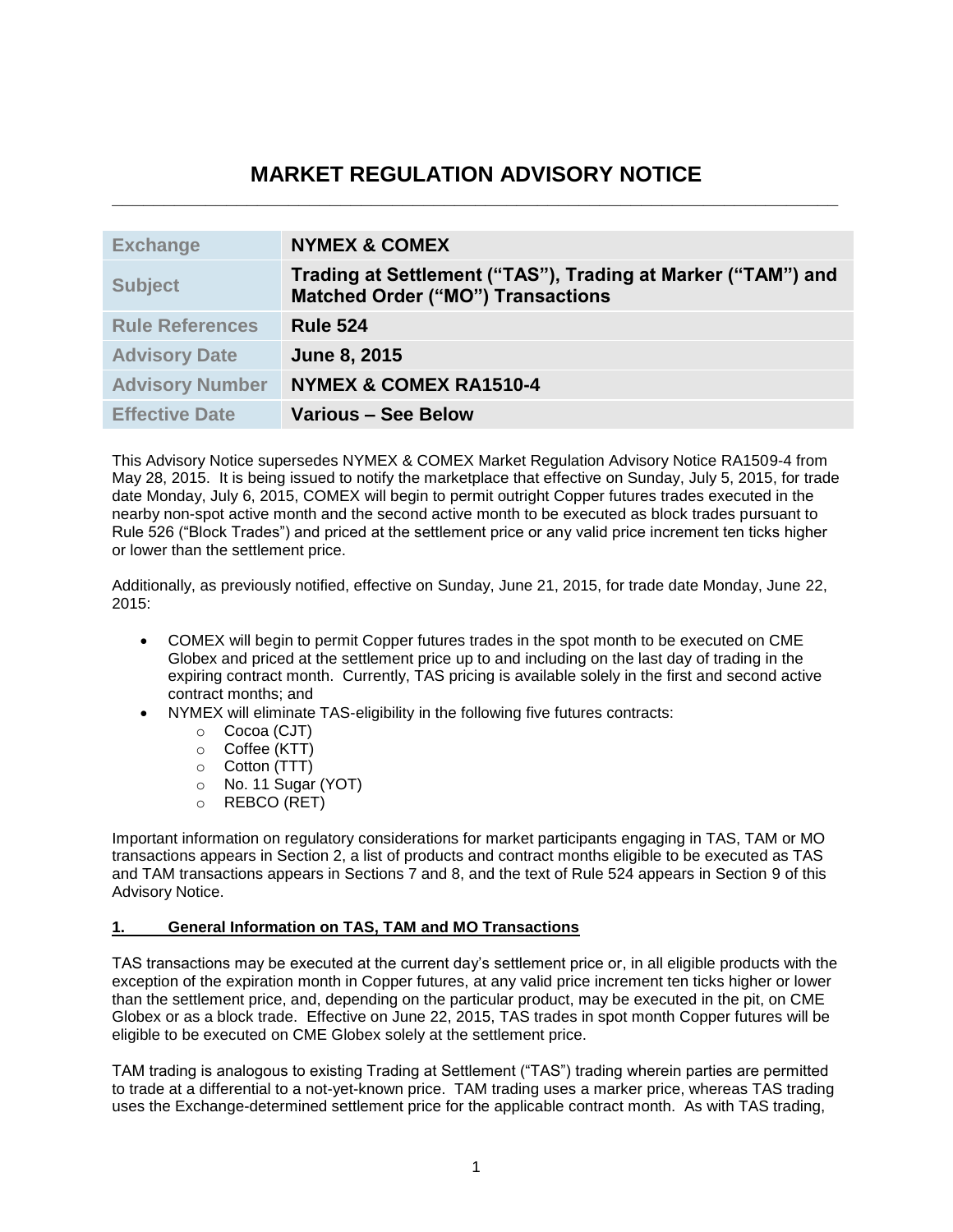NYMEX & COMEX RA1510-4 June 8, 2015 Page **2** of **8**

parties are able to enter TAM orders at the TAM price or at a differential between one and ten ticks higher or lower than the TAM price. TAM transactions may be executed on CME Globex or as a block trade.

MO transactions in pit-traded Copper futures are transactions which are priced at that day's settlement price for the contract.

## **2. Regulatory Considerations**

All market participants are reminded that any trading activity that is intended to disrupt orderly trading or to manipulate or attempt to manipulate a settlement or marker price to benefit a TAS, TAM or MO position, including a TAS or TAM block position, will subject the member and/or the market participant to disciplinary action for any of a number of rule violations, including, but not limited to:

- price manipulation or attempted price manipulation
- wash trading
- conduct detrimental to the interest or welfare of the Exchange or conduct which tends to impair the dignity or good name of the Exchange
- engaging in conduct inconsistent with just and equitable principles of trade

Investigation of suspected manipulative or disruptive activity related to TAS, TAM or MO, or activity in the related underlying markets will include the Market Regulation Department's ("Department") review of positions and trading activity in NYMEX markets and any related markets to determine if such activity was disruptive, collusive, and/or caused or attempted to cause aberrant price movement during these periods. Pursuant to Rule 432.L.3, market participants are reminded that it is an offense to fail to produce any books or records requested by authorized Exchange staff within 10 days after such request is made or such shorter period of time as determined by the Exchange in exigent circumstances. The Department always has the authority to request books and records as well as other relevant information regarding the nature of a participant's trading and positions in Exchange products and in any related markets as part of its regulatory program.

## **3. Entry of TAS and TAM Orders on CME Globex**

Rule 524 permits the initiation of TAS and TAM orders into CME Globex only subsequent to the beginning of each group's pre-open state and during the time period the applicable contracts are available for TAS or TAM trading on CME Globex. The initiation of any TAS or TAM order on CME Globex outside of these time periods is strictly prohibited.

Any market participant who initiates the entry of a TAS or TAM order prior to receipt of the security status message indicating that market has transitioned to the pre-open will be subject to disciplinary action by a panel of the Business Conduct Committee, notwithstanding that the order may have been rejected by the CME Globex system. Sanctions for noncompliance may include a fine, disgorgement of any profits realized as a result of any orders accepted by CME Globex which were initiated prior to receipt of the security status message and/or a suspension of access to the market. Market participants must ensure that they have appropriate protocols in place to ensure that TAS and TAM orders are not initiated prior to receipt of the security status message.

## **4. TAS and TAM Calendar Spreads**

The following intra-commodity calendar spreads in Light Sweet Crude Oil ("CL"), NY Harbor ULSD ("HO"), Henry Hub Natural Gas ("NG") and RBOB Gasoline ("RB") futures may be executed on CME Globex, on the trading floor or as block trades and priced at TAS:

- nearby month/second month
- nearby month/third month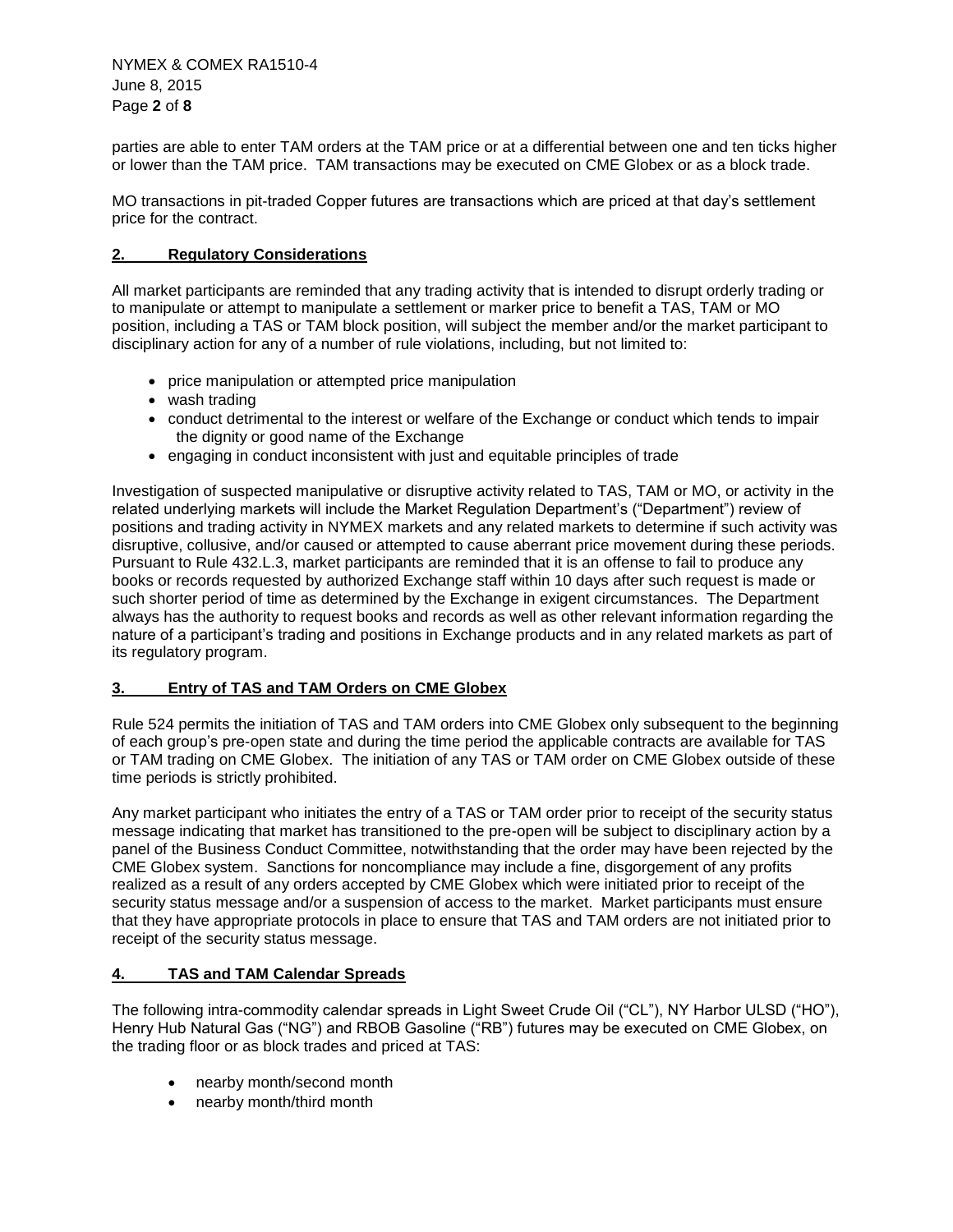NYMEX & COMEX RA1510-4 June 8, 2015 Page **3** of **8**

- nearby month/fourth month
- second month/third month
- second month/fourth month
- third month/fourth month

For the London Marker, intra-commodity calendar spreads in the nearby month/second month spread, the second month/third month spread and the nearby/third month spread in CL, Brent Crude Oil Last Day Financial ("BZ"), HO and RB futures may be executed on CME Globex and priced at TAM.

For the Singapore Marker, intra-commodity calendar spreads in the nearby month/second month spread, the second month/third month spread and the nearby/third month spread in CL and BZ futures may be executed on CME Globex and priced at TAM.

The legs of TAS and TAM spread trades executed at **zero** or at a **negative differential** (negative 1 through negative 10) on CME Globex, on the trading floor via open outcry or as block trades will be priced as follows:

- If the spread trades at zero, each leg will be priced at the settlement or market price, as applicable, for the respective contract months.
- If the spread trades at a negative differential, the **nearby** leg of the spread will be priced at the settlement or marker price, as applicable, for that contract month. The **far** leg of the spread will be priced at the settlement or marker price, as applicable, for that contract month **minus** the allowable TAS or TAM price increment traded (negative 1 through negative 10).

The legs of TAS and TAM spread trades executed at a **positive differential** (positive 1 through positive 10) will be priced as follows:

## **Where execution occurs on CME Globex:**

 If the spread trades at a positive differential (positive 1 through positive 10), the **far** leg of the spread will be priced at the settlement or marker price, as applicable, for that contract month. The **nearby** leg of the spread will be priced at the settlement or marker price, as applicable, for that contract month **plus** the TAS or TAM price increment traded (from positive 1 through positive 10).

## **Where execution occurs on the trading floor (TAS) or as block trades (TAS or TAM):**

 If the spread trades at a positive differential (positive 1 through positive 10), the **nearby** leg of the spread will be priced at the settlement or marker price, as applicable, for that contract month. The **far** leg of the spread will be priced at the settlement or marker price, as applicable, for that contract month **minus** the allowable TAS or TAM price increment traded (positive 1 through positive 10).

## **5. TAS on Gold, Silver and Copper Futures**

TAS transactions are allowed in the active contract month in Gold and Silver futures trading on CME Globex, in the pit or as block trades, and may be executed at the settlement price or any valid price increment ten ticks higher or lower than the settlement price.

TAS transactions are allowed in the first and second active contract months in Copper futures trading on CME Globex, and may be executed at the settlement price or any valid price increment ten ticks higher or lower than the settlement price. **Effective on June 22, 2015, TAS trades in spot month Copper futures will be eligible to be executed on CME Globex solely at the settlement price. Effective on**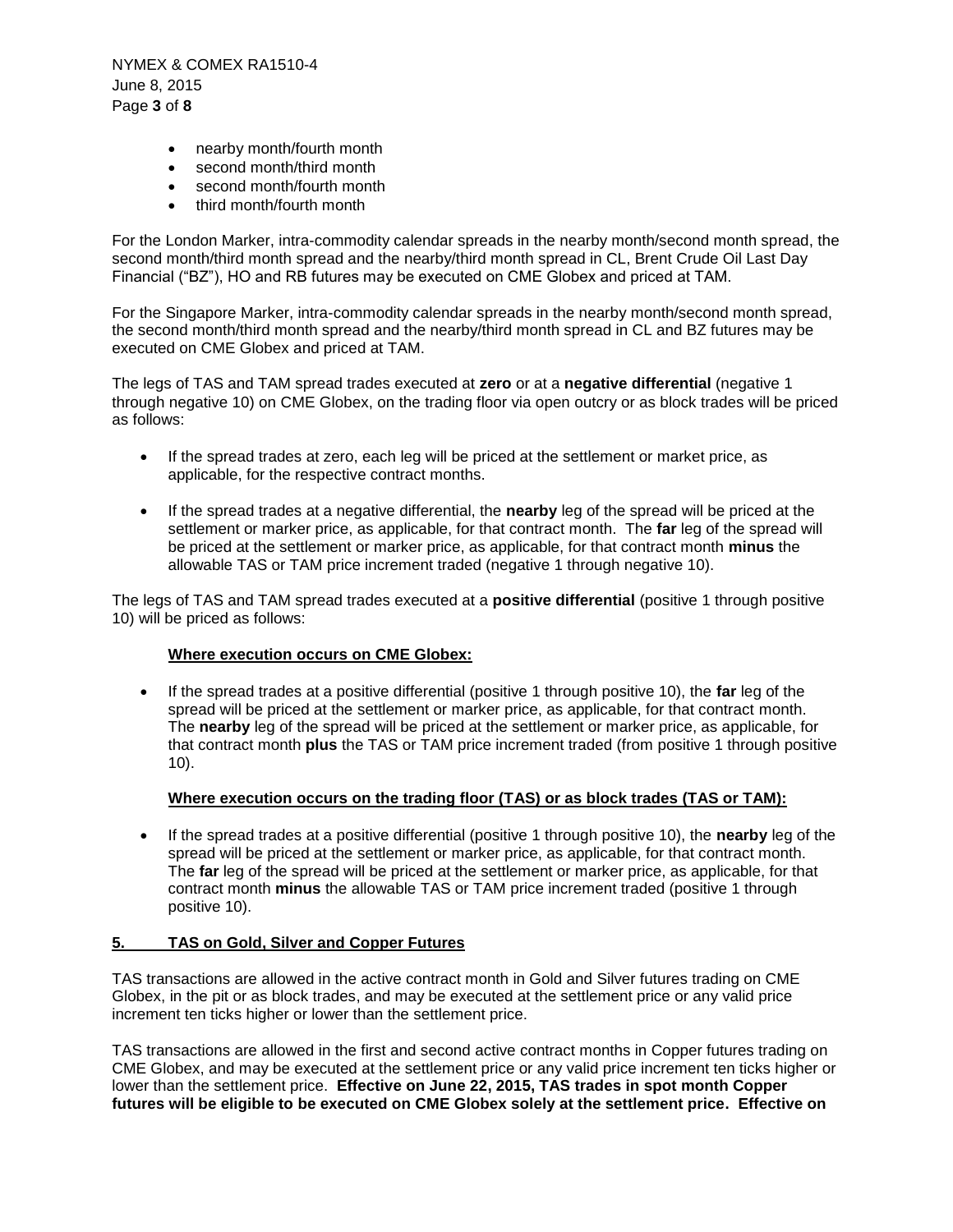NYMEX & COMEX RA1510-4 June 8, 2015 Page **4** of **8**

**July 6, 2015, Copper futures trades executed in the nearby non-spot active month and the second active month will be eligible to be executed as block trades pursuant to Rule 526 ("Block Trades") and priced at the settlement price or any valid price increment ten ticks higher or lower than the settlement price. TAS transactions are not allowed to be executed via open outcry in the Copper futures pit.**

In Gold futures, TAS trades are permitted in the following active contract months: February, April, June, August, and December. Accordingly:

When the February contract becomes spot, the April contract becomes the TAS-eligible month; When the April contract becomes spot, the June contract becomes the TAS-eligible month; When the June contract becomes spot, the August contract becomes the TAS-eligible month; When the August contract becomes spot, the December contract becomes the TAS-eligible month; and

When the December contract becomes spot, the February contract becomes the TAS-eligible month.

In Silver futures, TAS trades are permitted in the following active contract months: March, May, July, September and December. Accordingly:

When the March contract becomes spot, the May contract becomes the TAS-eligible month; When the May contract becomes spot, the July contract becomes the TAS-eligible month; When the July contract becomes spot, the September contract becomes the TAS-eligible month; When the September contract becomes spot, the December contract becomes the TAS-eligible month; and

When the December contract becomes spot, the March contract becomes the TAS-eligible month.

In Copper futures, TAS trades are permitted in the first two active contract months: March, May, July, September and December. Accordingly:

When the March contract becomes spot, the May and July contract months are TAS-eligible; When the May contract becomes spot, the July and September contract months are TAS-eligible; When the July contract becomes spot, the September and December contract months are TASeligible;

When the September contract becomes spot, the December and March contract months are TAS-eligible; and

When the December contract becomes spot, the March and May contract months are TASeligible month.

## **6. MO Transactions in Pit-Traded Copper Futures**

MO transactions in Copper futures are open outcry trades competitively executed in the Copper futures pit where the trade is priced at that day's settlement price for the contract. MO transactions in Copper futures are eligible to be executed in the spot month and the next six consecutive contract months. Additionally, with the exception of the post close session, members may execute an MO order at any time the Copper futures pit is open for trading, provided that the order is placed as an MO order. Regular trading hours for open outcry trading in the Copper futures pit are from 8:10 a.m. until 1:00 p.m. Eastern Time ("ET").

Instructions to execute the order as an MO must be denoted on the order and members must identify an order executed as an MO on their trading record.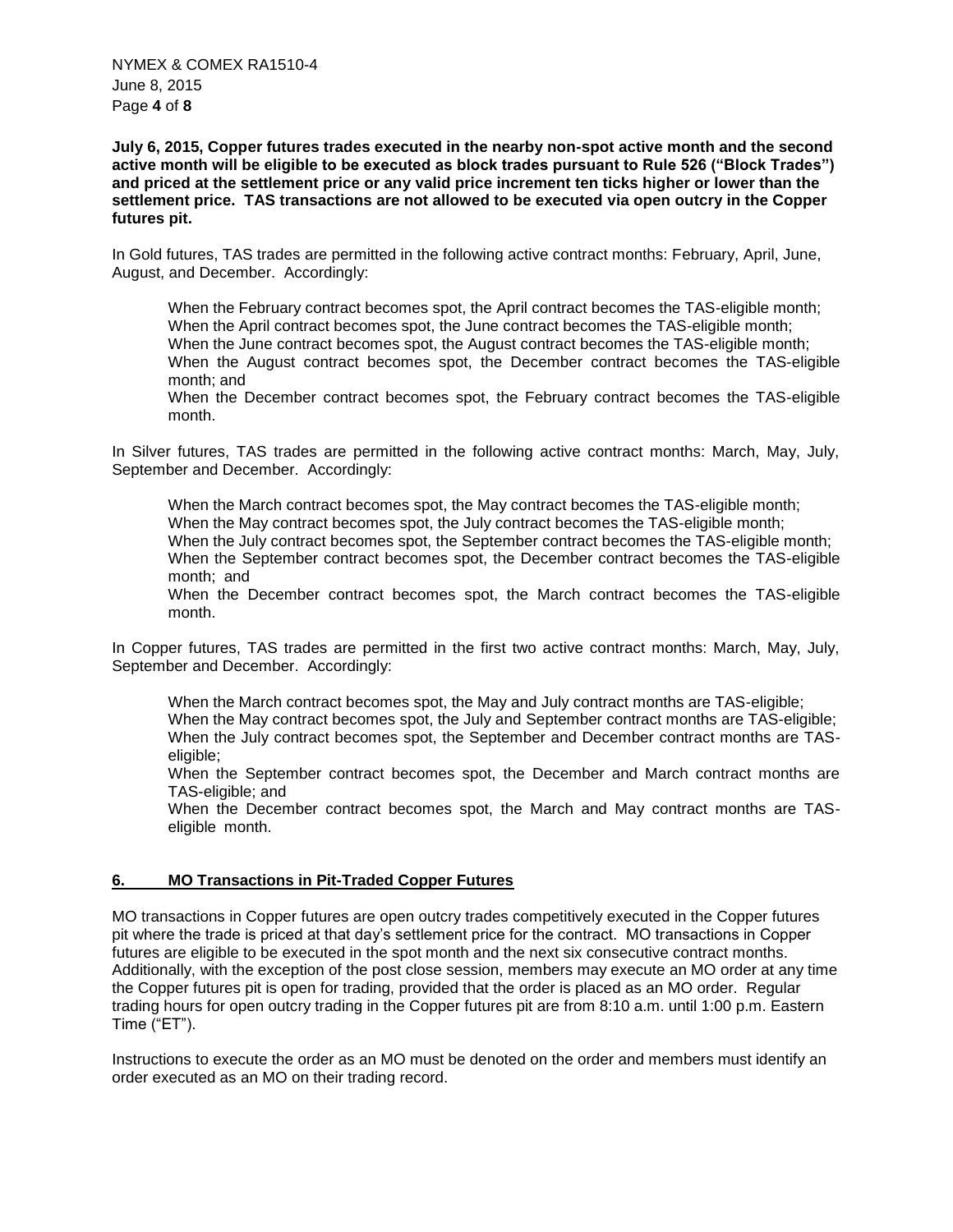NYMEX & COMEX RA1510-4 June 8, 2015 Page **5** of **8**

An order entered as an MO will be executed by the floor broker as a Market on Close order if the order is not previously executed as an MO or specifically designated to be executed only as an MO. An instruction to execute an order only as an MO must be communicated at the time the order is placed.

## **7. TAS-Eligible Futures Products and Contract Months**

Pit-Traded Contracts

## **Light Sweet Crude Oil (CL)**

spot (except on the last trading day),  $2^{nd}$ ,  $3^{rd}$  and  $4^{th}$  months

## **Brent Crude Oil Last Day Financial (BZ)**

spot (except on the last trading day),  $2^{nd}$  and  $3^{rd}$  months

## **NY Harbor ULSD (HO)**

spot (except on the last trading day),  $2^{nd}$ ,  $3^{rd}$  and  $4^{th}$  months

## **Henry Hub Natural Gas (NG)**

spot (except on the last trading day),  $2^{nd}$ ,  $3^{rd}$  and  $4^{th}$  months

## **Henry Hub Natural Gas Last Day Financial (NN)**

spot (except on the last trading day),  $2^{nd}$  and  $3^{rd}$  months

## **Henry Hub Natural Gas Look-Alike Last Day Financial (HH)**

spot (except on the last trading day),  $2^{nd}$  and  $3^{rd}$  months

## **RBOB Gasoline (RB)**

spot (except on the last trading day),  $2^{nd}$ ,  $3^{rd}$  and  $4^{th}$  months

## **European Low Sulphur Gasoil (100mt) Bullet (7F)**

spot (except on the last trading day),  $2^{nd}$  and  $3^{rd}$  months

## **Gold (GC)**

February, April, June, August and December contract months (first active month only)

## **Silver (SI)**

March, May, July, September and December contract months (first active month only)

## CME Globex Contracts

For compliance and enforcement purposes, the start of a TAS pre-open period is defined by receipt of the security status message indicating that the group has transitioned to the pre-open state and the end of a TAS trading session is defined by receipt of the security status message indicating that group is closed.

#### **TAS orders may not be entered into CME Globex from the end of a TAS trading session until receipt of the security status message indicating that the group has transitioned to the pre-open state.**

| Commodity<br>Code on:<br>CME Globex | <b>Product Name and Contract Months</b> | <b>Cleared Product</b> |
|-------------------------------------|-----------------------------------------|------------------------|
| <b>CLT</b>                          | <b>Light Sweet Crude Oil</b>            |                        |

spot (except on the last trading day),  $2^{nd}$ ,  $3^{rd}$  and  $4^{th}$  months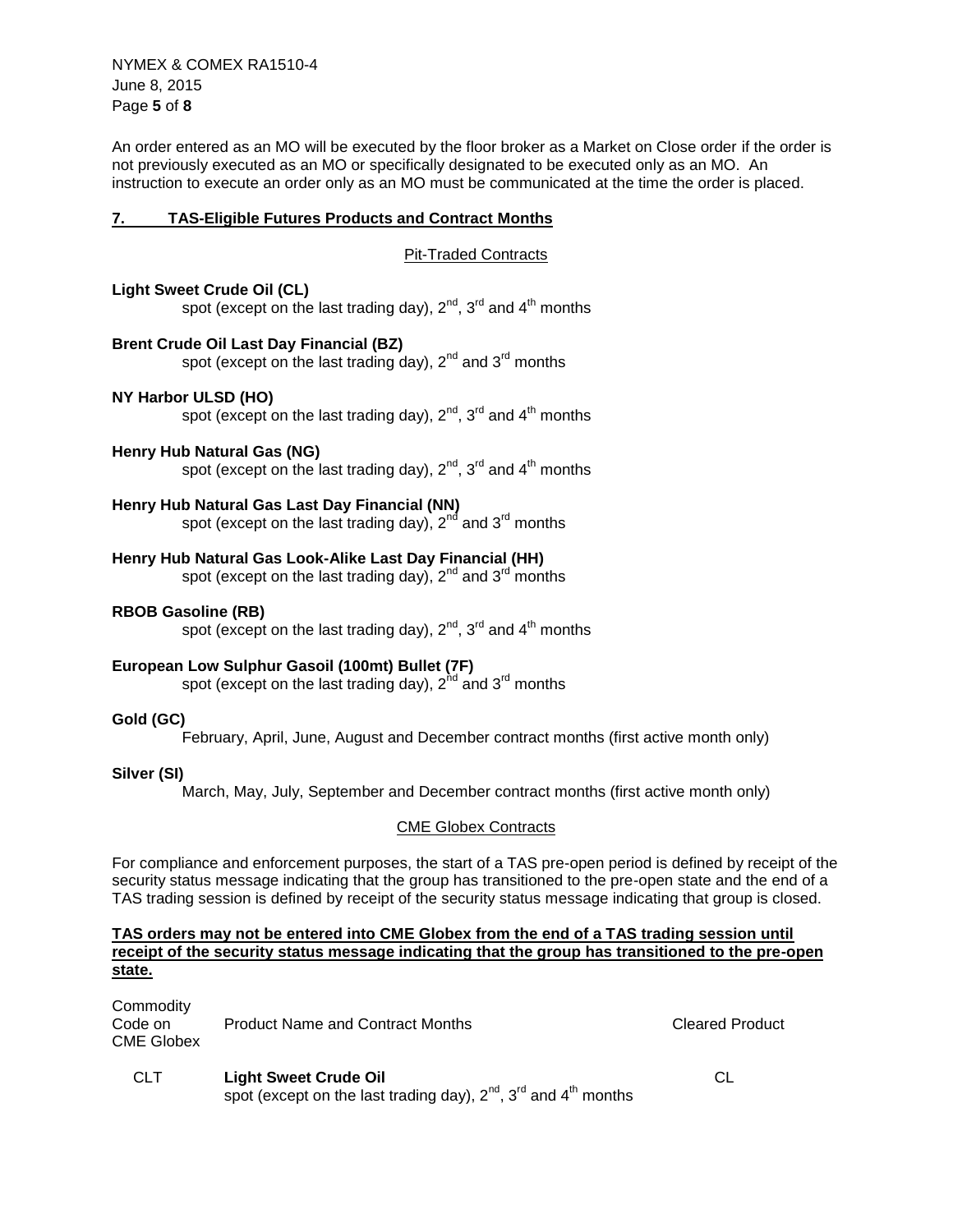NYMEX & COMEX RA1510-4 June 8, 2015 Page **6** of **8**

| Commodity<br>Code on<br><b>CME Globex</b> | <b>Product Name and Contract Months</b>                                                                                                                                      | <b>Cleared Product</b> |
|-------------------------------------------|------------------------------------------------------------------------------------------------------------------------------------------------------------------------------|------------------------|
| <b>BZT</b>                                | <b>Brent Crude Oil Last Day Financial</b><br>spot (except on the last trading day)<br>$2^{nd}$ and $3^{rd}$ months                                                           | <b>BZ</b>              |
| <b>BBT</b>                                | <b>Brent Crude Oil Penultimate Financial</b><br>Spot, $2^{nd}$ and $3^{rd}$ months                                                                                           | BB.                    |
| HOT                                       | <b>NY Harbor ULSD</b><br>spot (except on the last trading day), $2^{nd}$ , $3^{rd}$ and $4^{th}$ months                                                                      | HO                     |
| <b>NGT</b>                                | <b>Henry Hub Natural Gas</b><br>spot (except on the last trading day), $2^{nd}$ , $3^{rd}$ and $4^{th}$ months                                                               | ΝG                     |
| <b>NNT</b>                                | Henry Hub Natural Gas Last Day Financial<br>spot (except on the last trading day), 2 <sup>nd</sup> and 3 <sup>rd</sup> months                                                | <b>NN</b>              |
| <b>HHT</b>                                | Henry Hub Natural Gas Look-Alike Last Day Financial<br>spot (except on the last trading day), $2^{nd}$ and $3^{rd}$ months                                                   | <b>HH</b>              |
| 7FT                                       | European Low Sulphur Gasoil (100mt) Bullet<br>spot (except on the last trading day), $2^{nd'}$ and $3^{rd}$ months                                                           | 7F                     |
| <b>RBT</b>                                | <b>RBOB Gasoline</b><br>spot (except on the last trading day), $2^{nd}$ , $3^{rd}$ and $4^{th}$ months                                                                       | <b>RB</b>              |
| <b>GCT</b>                                | <b>Gold</b><br>February, April, June, August and December contract months<br>(first active month only)                                                                       |                        |
| <b>SIT</b>                                | <b>Silver</b><br>March, May, July, September and December contract months<br>(first active month only)                                                                       | SI                     |
| <b>HGT</b>                                | Copper<br>March, May, July, September and December contract months<br>(first and second active months only)<br>(effective June 22, 2015, spot month at the settlement price) | ΗG                     |
|                                           |                                                                                                                                                                              |                        |

## **8. TAM-Eligible Products and Contract Months on CME Globex**

For compliance and enforcement purposes, the start of a TAM pre-open period is defined by receipt of the security status message indicating that the group has transitioned to the pre-open state and the end of a TAM trading session is defined by receipt of the security status message indicating that group is closed.

## **TAM orders may not be entered into CME Globex from the end of a TAM trading session until receipt of the security status message indicating that the group has transitioned to the pre-open state.**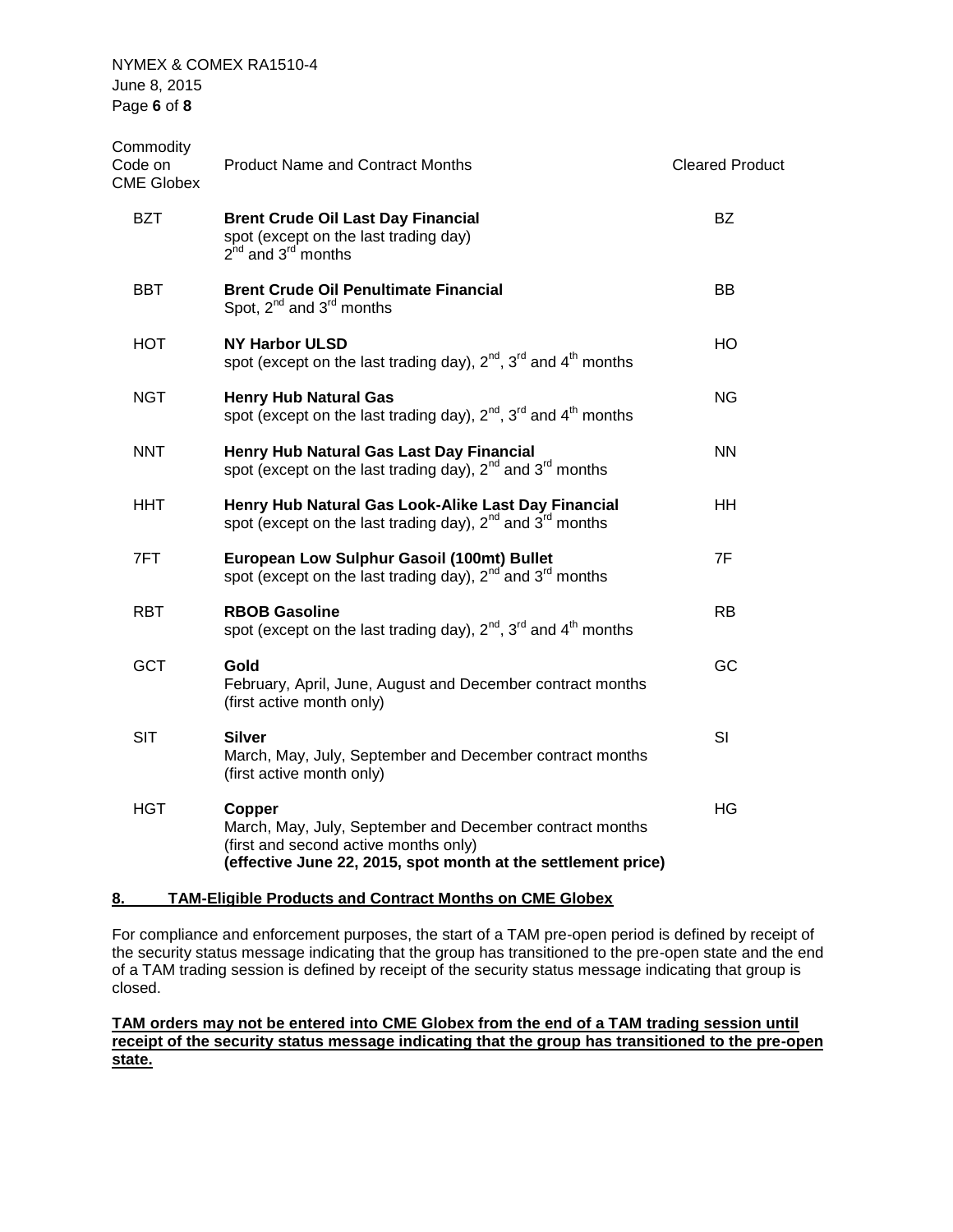NYMEX & COMEX RA1510-4 June 8, 2015 Page **7** of **8**

| Commodity<br>Code on<br><b>CME Globex</b> | <b>Product Name and Contract Months</b>                                         | <b>Cleared Product</b> |
|-------------------------------------------|---------------------------------------------------------------------------------|------------------------|
|                                           | <b>London Markers</b>                                                           |                        |
| <b>CLL</b>                                | <b>Light Sweet Crude Oil</b><br>spot, $2^{nd}$ and $3^{rd}$ months              | <b>CL</b>              |
| <b>BZL</b>                                | <b>Brent Crude Oil Last Day Financial</b><br>spot, $2^{nd}$ and $3^{rd}$ months | BZ                     |
| HOL.                                      | NY Harbor ULSD<br>spot, $2^{nd}$ and $3^{rd}$ months                            | HO                     |
| <b>RBL</b>                                | <b>RBOB Gasoline</b><br>spot, $2^{nd}$ and $3^{rd}$ months                      | <b>RB</b>              |
|                                           | <b>Singapore Markers</b>                                                        |                        |
| <b>CLS</b>                                | <b>Light Sweet Crude Oil</b><br>spot, $2^{nd}$ and $3^{rd}$ months              | <b>CL</b>              |
| <b>BZS</b>                                | <b>Brent Crude Oil Last Day Financial</b><br>spot, $2^{nd}$ and $3^{rd}$ months | <b>BZ</b>              |

Questions regarding this Advisory Notice may be directed to the following individuals in Market Regulation:

> Jennifer Dendrinos, Director, Investigations, 312.341.7812 Andrew Vrabel, Executive Director, Investigations, 312.435.3622 Erin Coffey, Senior Rules & Regulatory Outreach Specialist, 312.341.3286 Jonathan Farrimond, Lead Rules & Regulatory Outreach Specialist, +44 20 3379 3966 Shawn Tan, Senior Rules & Regulatory Outreach Specialist +65 65935580 Robert Sniegowski, Executive Director, Rules & Regulatory Outreach, 312.341.5991

For media inquiries concerning this Advisory Notice, please contact CME Group Corporate Communications at 312.930.3434 or [news@cmegroup.com.](mailto:news@cmegroup.com)

## **9. Text of Rule 524**

#### **Trading at Settlement ("TAS"), Trading at Marker ("TAM") and Matched Order ("MO") Transactions**

The Exchange shall determine the commodities, contract months and time periods during which TAS, TAM and MO transactions shall be permitted.

#### **524.A. Trading at Settlement ("TAS") Transactions**

The following shall govern TAS transactions: